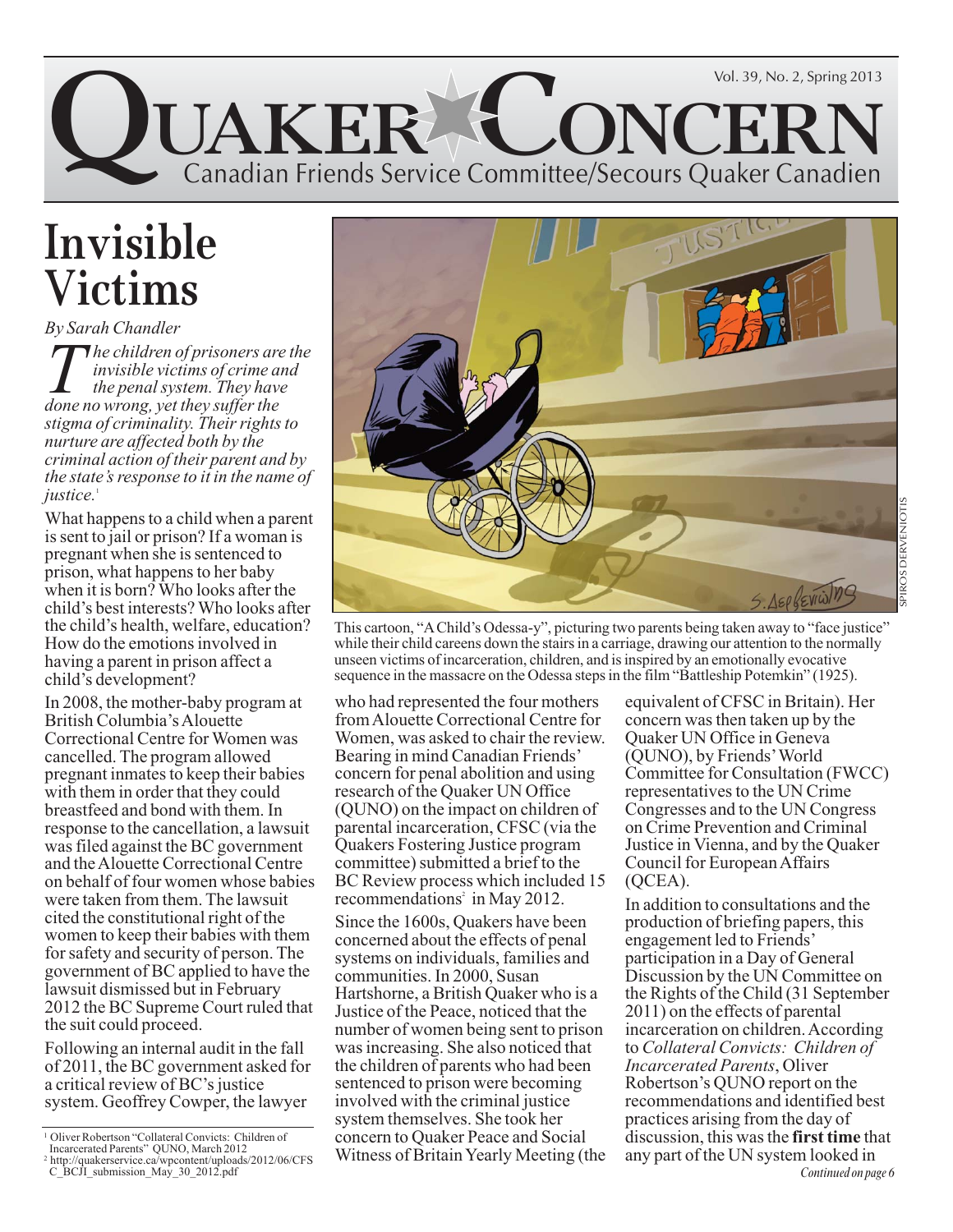# **KEEPING UP WITH FRIENDS**

#### **BC justice review – update**

Last year, the BC government appointed Geoffrey Cowper to conduct a formal review of British Columbia's justice system, as Chair of the Justice Reform Initiative. The goals of the independent review are to look at the facts underlying the concerns raised by the government and public with regard to criminal justice issues, and to recommend solutions that would make the system more efficient and effective. In May 2012, CFSC made a submission to this process, and in April 2013, CFSC made a follow up submission following the release of two white



**Quaker Concern** is the newsletter of Canadian Friends Service Committee (Quakers) . Published three-times a year, it features articles on CFSC projects and concerns of Friends. CFSC's **Annual Report and Appeal** is sent to all donors in late autumn.

**Canadian Friends Service Committee,** founded in 1931, exists to unify and expand the concerns of Friends in Canada. Our work is carried out by three program committees (Quaker Aboriginal Affairs Committee, Quakers Fostering Justice, Quaker Peace and Sustainable Communities Committee).

**Donations** are received with gratitude. We rely on the support of individuals to carry out our work. CFSC issues tax receipts for donations over \$10.

CFSC, 60 Lowther Ave., Toronto ON M5R 1C7 tel. (416) 920-5213, fax (416) 920-5214

www.quakerservice.ca

Charitable number: 13214 6549 RR0001

**E-mail directory:** Clerk of CFSC: clerk@quakerservice.ca General Secretary:

janeorion@quakerservice.ca Finance/Aboriginal Affairs: jennifer@quakerservice.ca

Quakers Fostering Justice: qfj@quakerservice.ca

Peace & Sustainable Communities: gianne@quakerservice.ca

General enquiries: info@quakerservice.ca

papers by the Justice Reform Initiative in February. Our submissions can be found at:

http://quakerservice.ca/news-andresources/public-statements/. For more information, visit: http://bcjusticereform.ca/.

### **KAIROS issues interfaith call to action on climate**

Canadian Friends engage nationally in work on climate change through KAIROS. Here is a detailed report on that work, and a call to renewed action: http://bit.ly/XcBgq4. The report details our current catastrophic direction in Canada, with the potential for 4 to 5 degree Celsius average temperature increases. KAIROS' analysis also lays out some of the concrete alternatives to pursue for a sustainable future.

## **Synthetic biology education package**

Friends' Meetings will soon be receiving a package of materials to further and deepen an understanding of synthetic biology, an issue that emerged last summer at Yearly Meeting. The package will include a document from CFSC, along with several publications produced by the Quaker Institute for the Future. Packages are being sent via Friends at Representative Meeting, the rest will be mailed in May.

### **CFSC endorses QEW submission to ECOSOC**

The United Nations Department of Economic and Social Affairs called on Civil Society Organizations to make submissions to the High Level Segment of ECOSOC on Science, Technology and Innovation. it will consider in developing a Ministerial Declaration on "Science, technology

and innovation, and the potential of culture, for promoting sustainable development and achieving the Millennium Development Goals". CFSC has worked with long-time partner Quaker Earthcare Witness in response, and endorsed the letter they wrote. Their submission speaks to Quakers' concerns and provides questions for reflection. Read it online at: http://bit.ly/QEW-ECOSOC.

### **Resources on justice**

The new web site of the Church Council on Justice and Corrections – www.ccjc.ca - is rich with information and opportunities for engagement. In addition to information open to all, individuals (or Meetings) that become members can engage in member-only conversation opportunities and access enhanced education materials. The site provides materials to use in engaging your Meetings in conversations related to the justice issues, including an introductory workshop on restorative justice in a church setting. CYM is a member of CCJC.

## **Small projects funded**

The following groups received funds for small project work connected to Quakers Fostering Justice: York Region Elizabeth Fry –\$500.00 (help with the establishment of an E. Fry office in Newmarket, Ontario); Criminal Lawyer Duty Counsel Emergency Money  $-\$500.00$  (funds to help those released by the court to return to prison to retrieve personal belongings, ID, etc.); Women's Shelter Taxi – \$500.00 (pays for taxis for children who otherwise might have to change schools as a part of relocation; enables continuity in their lives); and an Alternatives To Violence Project workshop focusing on trauma (to be held in Victoria, BC) – \$500.00.

# **STAY CONNECTED TO CF**

*quakerservice.ca One stop learning!*

*Regular Updates on Facebook! (Canadian Friends Service Committee)*

*Up to the Minute on Twitter! (#CFSCQuakers).* 

*E-Newsletterfor updates on projects and actions. Email info@quakerservice.ca to sign up.* 

*Save the trees and postage! Switch your Quaker Concern to email, contact info@quakerservice.ca*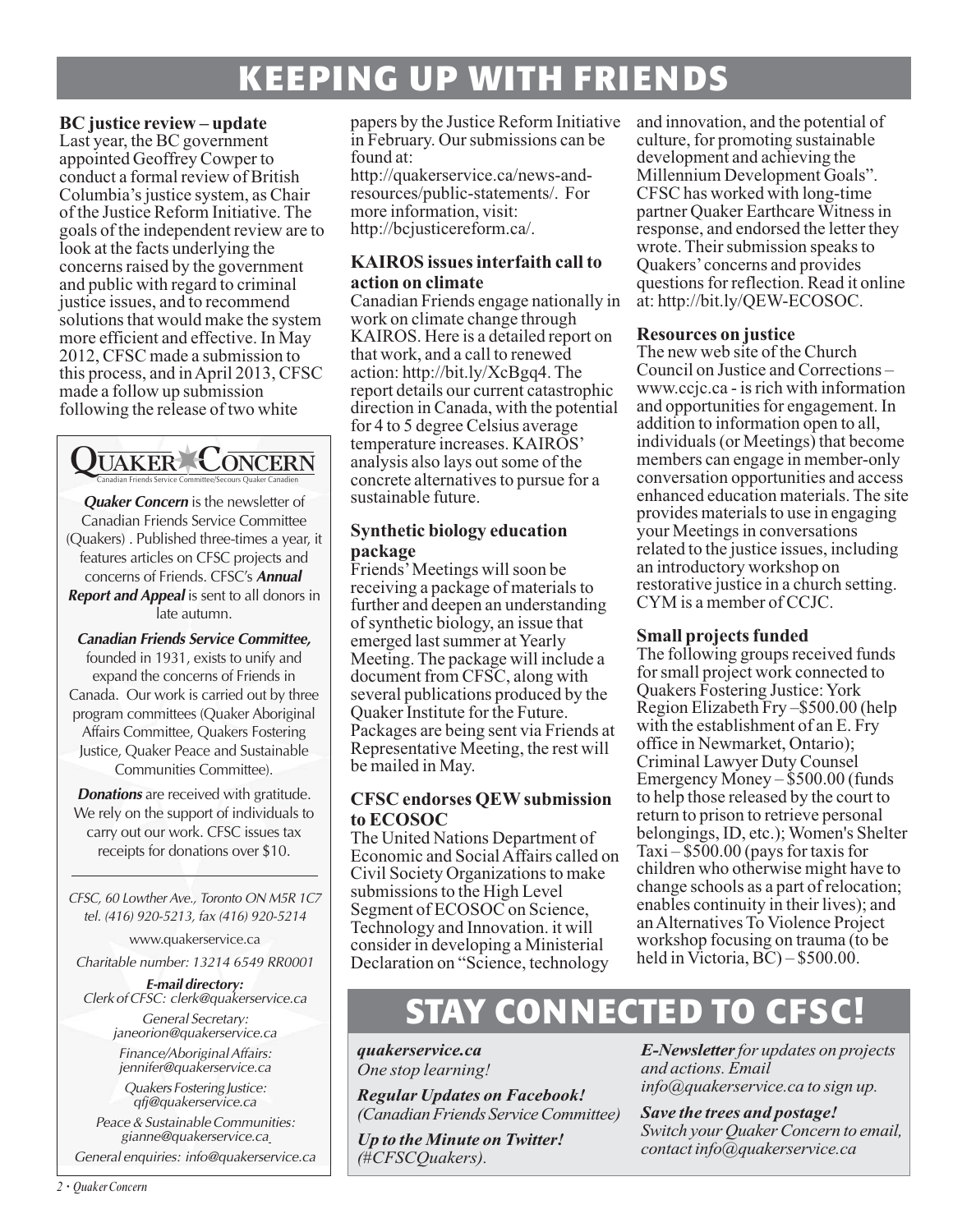# **The engagement of Friends across Canada in CFSC concerns**

#### *By Matthew Legge*

 $\prod_{\text{the}}$ n 2012, the Canadian Friends Service Committee reached out to Quakers across Canada through the wonderful people who make up the CFSC Liaison Network. An initial call went out in the spring, asking for information about the engagement of Meetings and individual Friends in various areas. By winter, 25 Worship Groups, Monthly, Preparative, Allowed and Executive Meetings had responded. For simplicity's sake, I'll refer to them all as "Meetings". What follows are some of the highlights from what we learned.

The full report is too long to reproduce here; it is available at http://bit.ly/ CanadianFriendsSurveyResults.

The most active concern for Friends, both by number of Meetings involved, and number of individuals within Meetings is (drum roll)… climate change. 20 of the 25 Meetings (at least 53 Friends) are actively engaged on climate change issues; many through participation in the ecumenical justice coalition KAIROS, which is where this work has been "located" nationally for Friends (and other

churches) for many years.

The other top five areas of engagement for peace and social justice among Canadian Friends (ranked by number of Meetings involved) are:

- 2)Responding to emerging Indigenous rights issues (e.g. the Lubicon oil spill or the state of emergency in Attawapiskat) – 18 Meetings; at least 38 people
- 3)Implementation of the United Nations Declaration on the Rights of Indigenous Peoples – 17 Meetings; at least 38 people
- 3)Restorative justice 17 Meetings; at least 30 people
- 4)Learning about active non-violence – 16 Meetings; at least 49 people

The least active concern among the 18 options in our survey is prison or penal abolition, with nine Meetings currently engaged. However, work on restorative justice, prison ministry, and changes to federal justice legislation were all very active concerns, which are justice concerns closely related to penal abolition.

Generally speaking, all of the concerns with which CFSC is engaged appear to be alive and taken up at the Monthly Meeting level. However the survey does not go into great detail and the results were influenced by some interpretation by respondents, so it should be taken as an initial glimpse of the engagement of Canadian Friends. Further work will need to be done before we really understand the depth, types, and regularity of actions taken.

Ten Meetings (40%) have a Peace and Social Concerns Committee or something similar. The CFSC communications tools which are most helpful for Friends in encouraging them to take action are firstly this very document, *Quaker Concern*, followed closely by the monthly E-newsletter, and the information coming directly from the CFSC Liaisons in Meetings. From the survey, it appears that social media is not used extensively by many Friends and that CFSC's print resources, and the E-newsletter, continue to have the greatest reach. Facebook and Twitter ranked as the least useful communications tools,

# **Employment Opportunity – Program Coordinator**

CFSC has a staff position available (location: Toronto area). The Quakers Fostering Justice (QFJ) Program Coordinator is a half-time position (17.5 work hours/week). S/he supports the work of the QFJ program committee which sets directions for the program, and is involved in program delivery. Work includes:

- Research, education and writing on justice-related issues
- Policy dialogue on justice-related issues
- Administer community-based grants program, workshops and training
- Maintain relationships with partners, meetings, policy makers
- Administrative support to the program

**Compensation:** \$22,500 – 25,000/year (starting), plus generous benefits package.

**For detailed information**, including job description and program committee terms of reference, visit: http://quakerservice.ca/what-you-can-do/volunteer/

**How to Apply:** If you have the gifts and skills required, we welcome your submission of a cover letter, three references (1 personal, 2 work-related), and a resume outlining your qualifications and your interest/leading to serve as staff within CFSC to hiringcommittee@quakerservice.ca. No phone calls, please. While we wish to acknowledge all applicants, only those selected for an interview will be contacted.

**Application Deadline:**9 am (Eastern) on Monday 27 May, 2013.

Canadian Friends Service Committee is an equal opportunity employer.

although many Meetings reported that individual members were very active on social media. However, given the number of Friends on Facebook generally - and the number that are actually accessing our Facebook page and "sharing" postings on their pages - it does seem that there is significant use of this tool. It is possible that the Friends collecting information were unaware of the degree of use. Some of the communications questions might be posed to social media users themselves in the future so we can gain a deeper understanding of individual access and use.

*Matthew Legge is the Administrative and Communications Assistant at the Canadian Friends Service Committee.*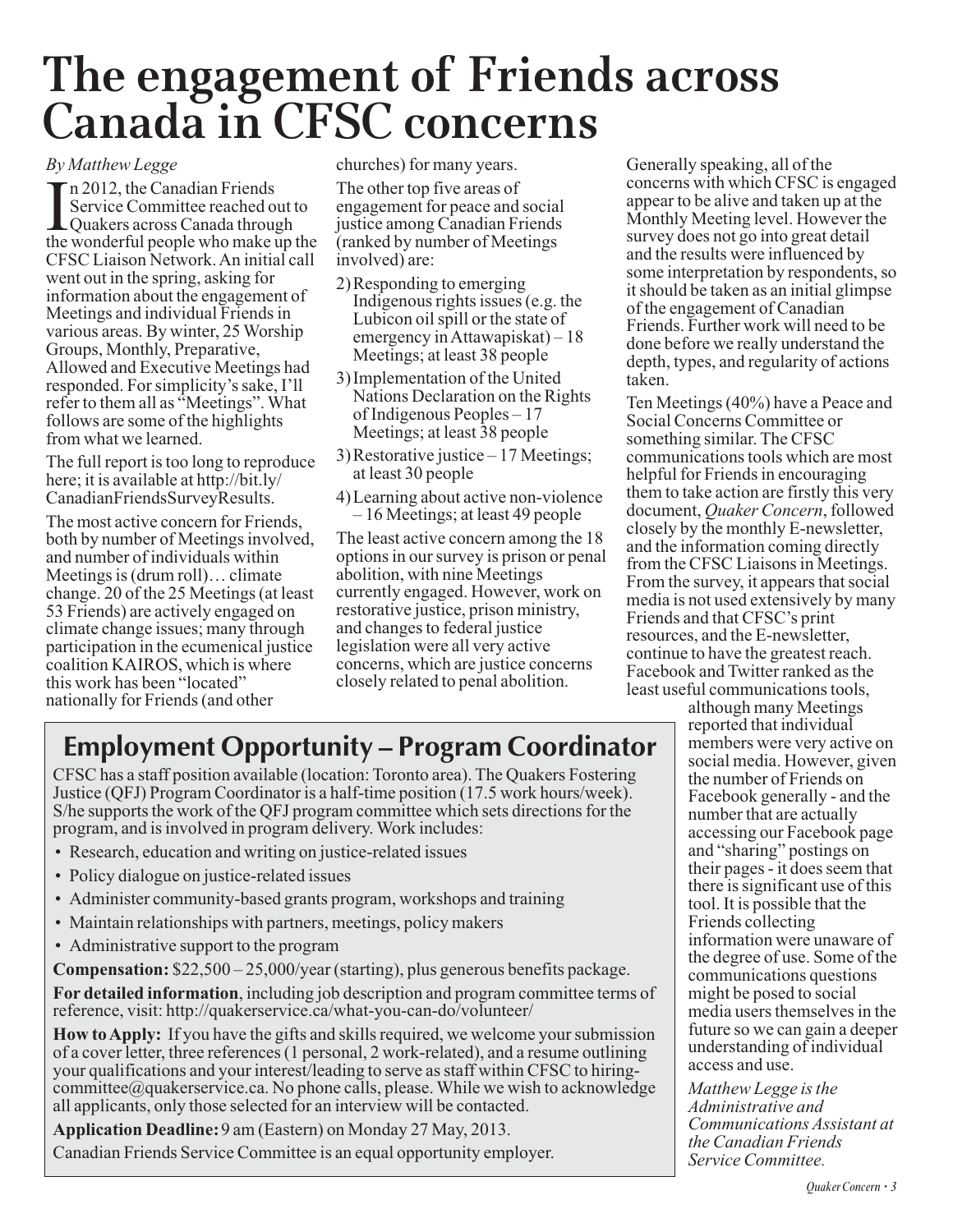# **Remembering our roots in Indigenous rights**

*By Phyllis Fischer, Gini Smith, and Jo Vellacott*

Joleigh Commandant, a r<br>of the Toronto Monthly N<br>passed away January 15,<br>her 90th year, after a lifelong oLeigh Commandant, a member of the Toronto Monthly Meeting, passed away January 15, 2013, in commitment to working for peace and justice. JoLeigh helped to lay the groundwork in the 1970s for what became CFSC's ongoing witness for the human rights of

Indigenous peoples. JoLeigh was born in Texas, married and had three children (Daniel, Arleigh, and James), and achieved a Masters in Psychiatric Social Work. After her marriage ended in 1961, she became involved with Friends. In 1963, she and her children participated in the March on Washington where Martin Luther King gave his iconic "I have a dream" speech. In 1968 JoLeigh immigrated to Canada, where she met and married Alex Commandant, a member of the Whata Nation (then known as the Gibson Reserve).

JoLeigh became concerned with the injustices toward Aboriginal peoples.

She was a spark that ignited Friends' work on these concerns. In 1973, while Canadian Yearly Meeting was in session, an armed standoff occurred at Anishinaabe Park in Kenora, Ontario, where Ojibwa occupied the park and were surrounded by police and racist vigilantes. JoLeigh brought this concern to Yearly Meeting and led a group of Friends there who camped between the police and the Aboriginal

people. They were successful in establishing communication, helping to calm the situation and bring resolution. One Friend remembers an Ojibwa person saying "We have complained for years and they never paid any attention until we picked up our guns."

Friends followed up with the Ojibwa to explore the situation, one of the

## **The Roots of the Declaration: 1977 Rights Conference**

From Quaker Concern, May/June 1977:

*"Indigenous people from the Americas will gather this fall in Geneva, Switzerland, for what promises to be a landmark conference on the way to gaining international recognition of Indian rights and land claims … The [International NGO] Conference on Discrimination Against Indigenous Peoples in the Americas … CFSC would like to be able to assist in travel costs for some of the Indian delegates from Canada, or to enable Indigenous delegates from South America to attend the Conference. CFSC has been assured by people of South America … that "this kind of help from Canadian Friends encourages international dialogue among Indigenous peoples – to set up new strategies for their own development."*

From Quaker Concern, winter 1977:

*"… the Conference had Native representatives of 60 nations, from 15 countries … Over the 4 day period, delegates gave testimony about discrimination in the legal, economic, social and cultural spheres … the conference proposed numerous actions be carried out to combat the human rights violations against indigenous people… Before the Conference, the CFSC office helped to disseminate information on the conference to Native people in Canada and it is now helping to publicize the results of the conference. Friends in attendance at the conference included: Philip Martin, JoLeigh Commandant, and Sam Legge. Friends also helped several Native people to attend the conference… Plans are underway to try to take issues raised at the conference before the UN General Assembly."*

> main issues being mercury pollution on the White Dog and Grassy Narrows Reserves from a mill upstream discharging mercury into the river leading to their source of fish. JoLeigh remained active in the ad hoc committee of Yearly Meeting that was formed to continue the work. This committee later became a program committee of the Canadian Friends Service Committee, which has

continued to the present. JoLeigh was one of several Friends who spent considerable time living at Grassy Narrows, working with the residents to document the damage done by mercury and to draw the attention of the media, the public and governments to the issue. Contact was also made with the Japanese scientists who were working on a similar mercury problem in Minamata. Exchange visits were made which helped publicize the issue.

JoLeigh travelled with the Native Caravan that crossed Canada in 1974 and occupied an empty building in Ottawa, declaring it a First Nations

Embassy. A Quaker remembers JoLeigh's courageous initiative when an impasse was reached with the First Nations people inside, the lights cut off, and the police cars outside. JoLeigh was deputed to go out into the headlights and speak with the police, facilitating resolution and the restoration of phone and utilities to the building. Efforts to meet with responsible government continued for some weeks. At one point JoLeigh staged a oneperson sit-in at a Minister's office, remaining until she was carried out, still on the chair, and deposited, gently, outside. As one Friend remembers, JoLeigh had submitted her leading to commit this action to the discernment of a group of Friends who were supporting her, and only did it after her leading

was affirmed in a small impromptu Meeting for Worship. This was significant as, for JoLeigh, and many others, group decision-making was a real challenge.

Dedication to Aboriginal concerns led JoLeigh to work with those incarcerated. She was involved with Aboriginal Elders in starting the Native Sons group at Guelph Correctional Centre, the first in Ontario in a provincial institution.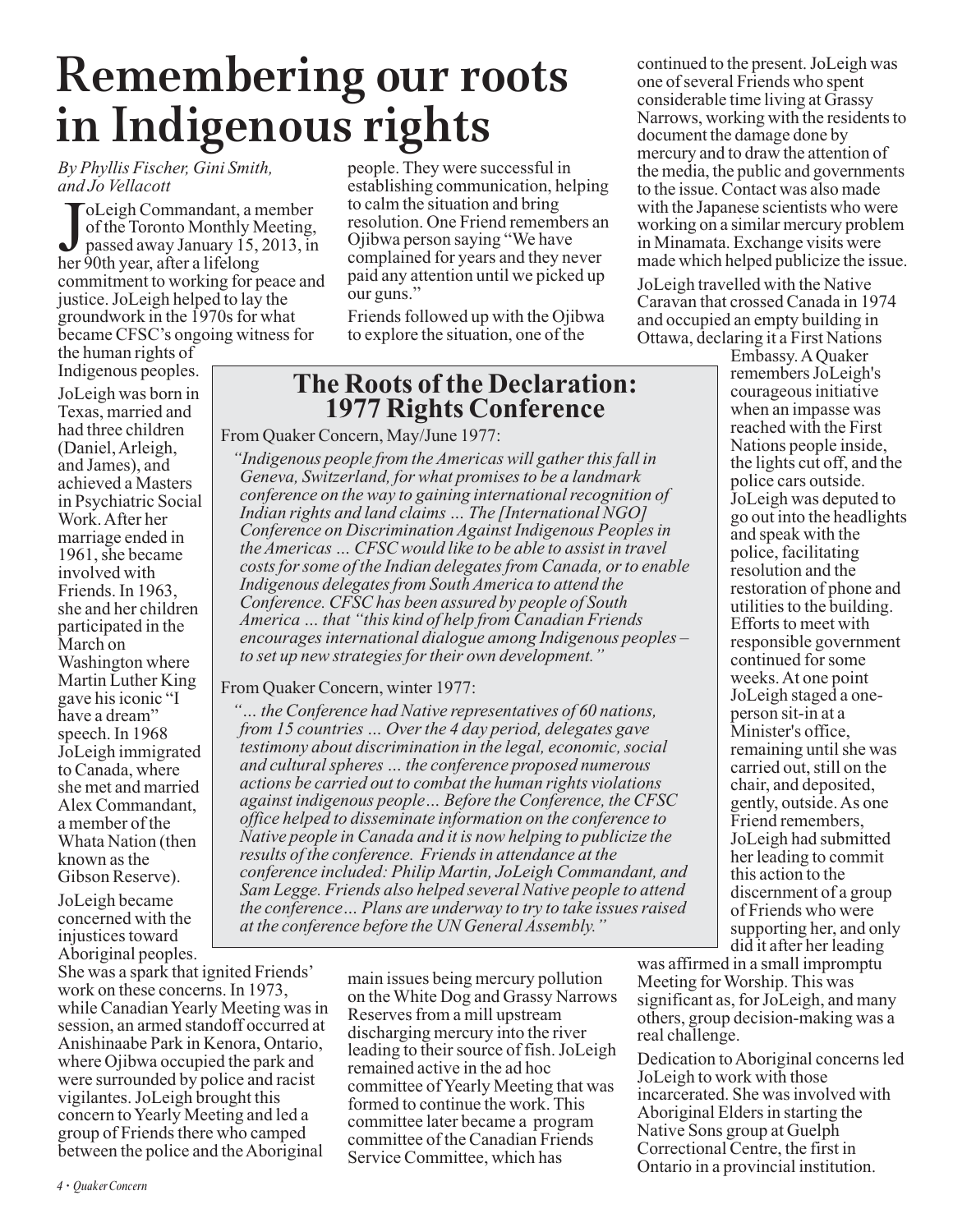This brought Native spiritual and cultural practices, with teachings by Elders, ceremonies, and a sweat lodge, as part of the Chaplaincy service in the institution. This went on to expand to other institutions within the province. For a few years she also ran a home for newly released inmates to stay.

JoLeigh continued this work as long as her health permitted. She was a committed Quaker, expressing her faith in action, working a lifetime for peace and justice. Much of the work she began is continuing, carried on by those who never knew her. She had the ability to inspire commitment in others. We honour her service to human rights, peace and justice.

*Phyllis Fischer and Jo Vellacott are members of Toronto Meeting. Gini is a member of Yonge St. Meeting. Phyllis is also an associate member of the Quaker Aboriginal Affairs Committee of CFSC.*



We were delighted to receive this photo from JoLeigh's daughter, Arleigh, which helped us uncover some lost history – CFSC's presence at a landmark conference at the UN in Geneva in 1977 (see text box for details). Unfortunately we can only identify JoLeigh in the photo (4th from left, standing).

# **Repudiating the Doctrine of Discovery**

*By Rob Hughes and Jennifer Preston*

**CFSC's Aboriginal Affairs**<br>program committee is bri<br>a statement to Canadian Y<br>Meeting. Friends' annual nation program committee is bringing a statement to Canadian Yearly Meeting, Friends' annual national business sessions, in August 2013 about the Doctrine of Discovery.

The Doctrine of Discovery originates from Papal Bulls (formal charters from the Pope) in the 1400s and was used as legal and moral justification for colonial powers taking away lands from sovereign Indigenous nations.

The Doctrine is invalidly based on the racial superiority of European and Christian peoples. It was used to dehumanize, exploit and subjugate Indigenous peoples and dispossess them of their most basic rights. Such ideology led to practices that continue unabated through modern day laws and policies.

Courts in Canada continue to rely on the Doctrine of Discovery in cases concerning Aboriginal title to land as recently as the BC Court of Appeal decision in Tsilhqot'in Nation v. British Columbia in 2012.

This contradicts the United Nations Declaration of the Rights of Indigenous Peoples:

"… all doctrines, policies and practices based on advocating superiority of peoples or individuals on the basis of national origin or racial, religious, ethnic or cultural differences are racist, scientifically false, legally invalid, morally condemnable and socially unjust." *(Preambular paragraph 4)*

The consequences of the past wrongs regarding the taking of Indigenous lands and resources are visible worldwide, through debilitating impoverishment and suffering endured by Indigenous peoples. In Canada, the Royal Commission on Aboriginal Peoples concluded in its 1996 Report: "Without adequate lands and resources, Aboriginal nations ... will be pushed to the edge of economic, cultural and political extinction."

In keeping with Friends' testimonies on Peace, Justice, Equality, Community and Integrity, the draft statement asserts that we, as Friends:

- acknowledge that this Doctrine has had and continues to have devastating consequences for Indigenous peoples worldwide, including Aboriginal peoples in Canada.
- reject the Doctrine of Discovery as illegal and immoral, and affirm that it

can never be a justification for the exploitation and subjugation of Indigenous peoples and violating their human rights.

- actively encourage the Canadian government, in conjunction with Aboriginal peoples:
- to examine how Canadian history, laws, practices and policies have relied on the Doctrine of Discovery;
- formally repudiate the Doctrine of Discovery and reinterpret Canadian law in a manner consistent with the United Nations Declaration of the Right of Indigenous Peoples and other contemporary international human rights standards; and
- ensure that the violation of Aboriginal peoples' rights to lands, territories and resources that were unlawfully taken are effectively redressed.

Further information is available at www.quakerservice.ca.

*Rob Hughes is a member of Vancouver Monthly Meeting and is Co-Clerk of the Quaker Aboriginal Affairs Committee. Jennifer Preston is a member of Hamilton MM and Program Coordinator of the Quaker Aboriginal Affairs Committee.*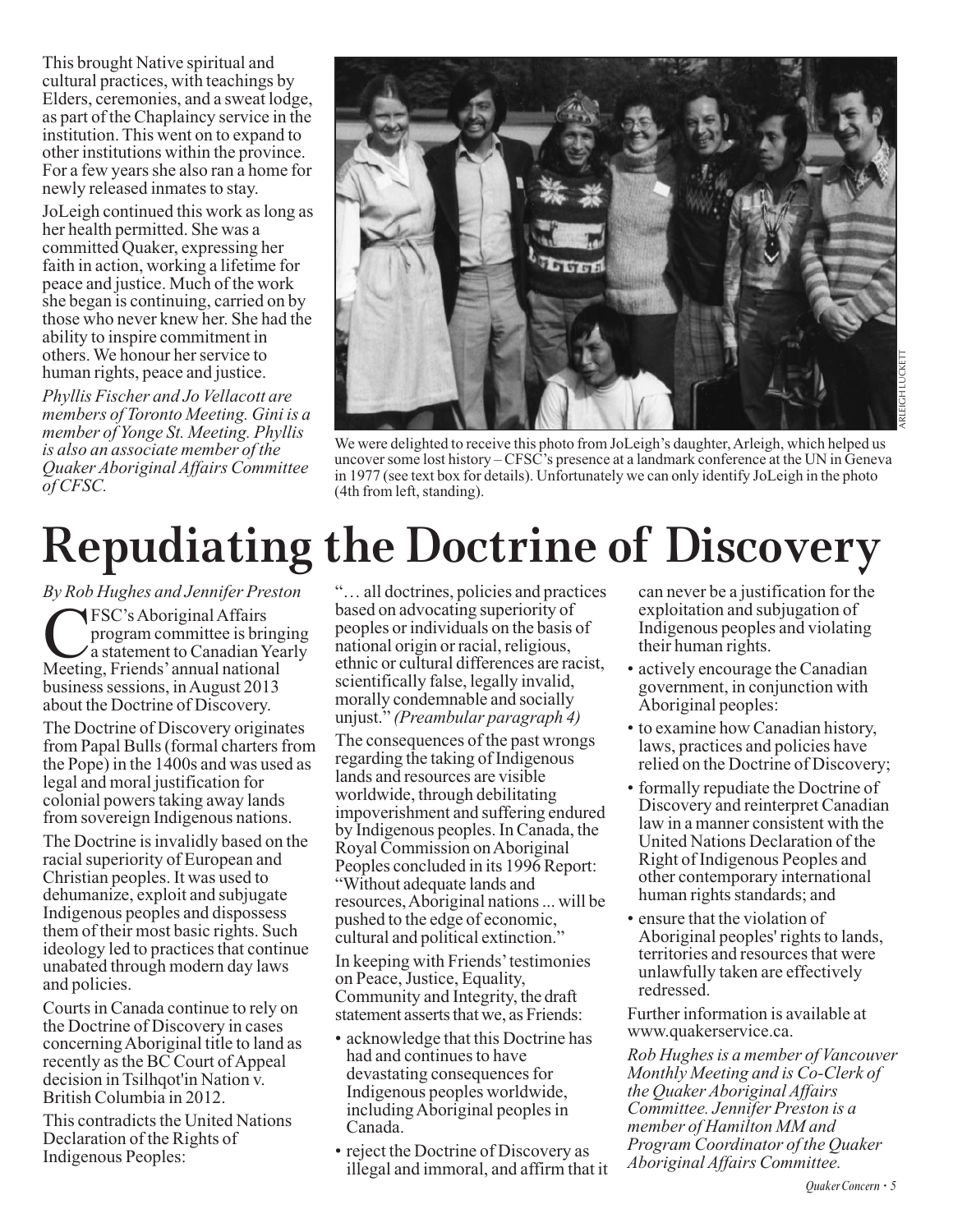## INVISIBLE VICTIMS

*Continued from page 1*

detail at the issues faced by children whose parents are involved in the criminal justice system<sup>3</sup>.

While awaiting the BC government's response to the Cowper Report, QFJ conducted a broad consultation of individuals and organizations working on child rights in Canada in an effort to understand where there are gaps domestically with regard to impacts of the justice system on children and to

determine ways in which QFJ might effectively follow up. Identified gaps include: 1) the impacts of the justice system on children and youth, the need for more education on the relevant rights of children and youth and the potential for restorative justice in protecting and providing for affected children and youth; 2) the need for accurate data and data analysis on this issue; 3) the need to advocate for child impact assessments of justice and corrections policies and procedures; 4) the need to bring awareness of this issue and the knowledge gained through QUNO research to the attention of Canadian partners; 5) the need to work in partnership with others to follow up on the recommendations to Canada of the UN Child Rights Committee's 3rd/4th review of child rights in Canada; and 6) the need for preparatory work to be done toward the UN Universal Periodic Review of Canada to ensure that the issues of children and youth impacted by Canada's justice system are included.

As a first step, Quakers Fostering Justice will be working to facilitate a meeting of key individuals and agencies to determine what knowledge exists about issues faced by children and youth impacted by justice and

corrections, where that knowledge can be found, who is using it, how they are using it, and what more is needed. QFJ is aware of good work being done with children and youth in contact with the criminal justice system and will use this research to strengthen that work.

QFJ has also become a member of the International Quaker Criminal Justice Liaison Group, an ad hoc group of Quaker agencies around the world working on criminal justice issues.

*Sarah Chandleris a member of Vernon Meeting and the CFSC board, serving on the Quakers Fostering Justice program committee. Sarah coordinates the Lillooet Restorative Justice Program in BC (http://www.rjlillooet.ca) and works as a human rights trainer/facilitator. Sarah also serves on the Board of Directors of the Church Council on Justice and Corrections.* 

<sup>3</sup> http://www.quno.org/geneva/pdf/humanrights/womenin-prison/2011Collateral-Convicts.pdf

# Letting our lives speak...



# "I am a passionate believer in **CFSC because it acts on our collective** social conscience as Quakers."

~ Mavis Dixon, monthly donor for over 10 years, and daughter Camille.

Monthly donors like Mavis enable CFSC to tackle tough issues on behalf of all Canadian Friends, from justice reform to peace to Indigenous rights.

> To become a monthly donor like Mavis, contact Jane Orion Smith or Jennifer Preston at 416-920-5213 or cfsc@quakerservice.ca. It's easy, safe, simple.

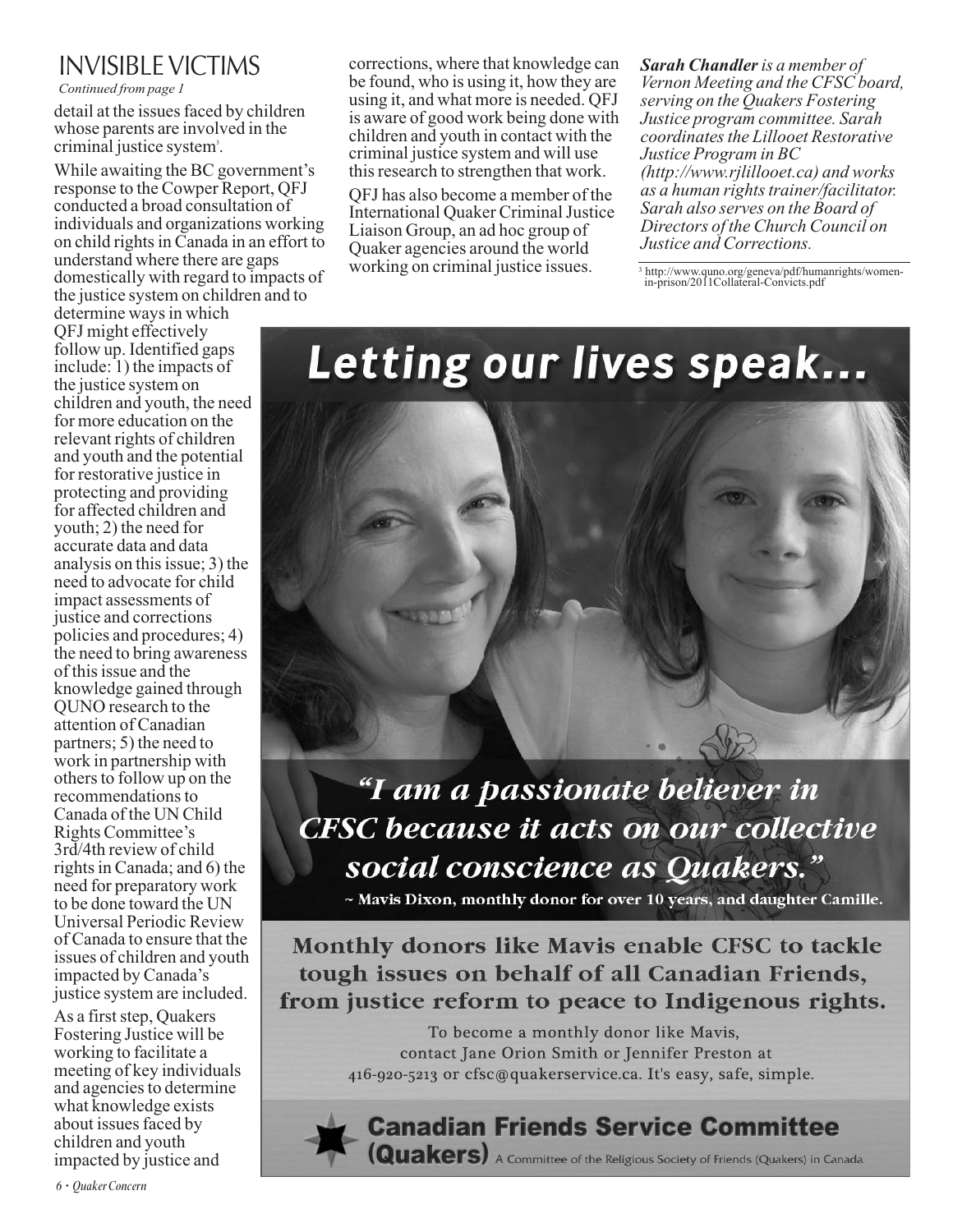# **Should a socially responsible investor divest of carbon stocks?**

#### *By Alan Harman*

*G iven Friends'* concerns about<br>*G dimate change, we asked*<br>*Alan Harman, our investmen*<br>*advisor since the 1990s, to share some climate change, we asked Alan Harman, our investment advisor since the 1990s, to share some of his thoughts as per socially responsible investing. CFSC has worked with a stringent ethical screen of our investments for many years and sees our investment portfolio as an extension our program, not just a source of revenue.* 

Bill McKibben, the famous environmentalist, author and social activist (350.org) is on the road with his "Do the Math Tour" which reveals the most recent, alarming data on climate change. In it, he makes a number of suggestions including that investors divest of all so-called "carbon stocks" as a means of pressuring the oil and gas industry. People have been listening.

At Harvard University, students voted 72% in favour of the University's Endowment Fund divesting of their carbon stocks. Unfortunately the administration said no. Some smaller colleges, such as Unity College in Maine, have voted to divest of oil stocks and others such as Hampshire College in Massachusetts have adopted investment policy statements addressing the issue of climate change and oil/gas stocks.

The movement seems to be gaining momentum and with it some scrutiny. Two significant questions are being asked:  $(1)$  by eliminating carbon stocks, is an investor missing out on potentially profitable investments and therefore limiting his/her need (and in some cases, including charities, fiduciary responsibility) to maximize return, and, (2) does divesting actually change corporate behaviour - will divesting of carbon stocks help slow climate change?

In terms of return, it has been my experience that not owning oil/gas drilling companies has not had a material impact on returns. I have argued that, when one considers all of the risks associated with this industry, it has not made them an overwhelmingly compelling investment. Our non-carbon portfolios have performed about the same as our portfolios that include carbon stocks over the past 10 years.

But does divesting of carbon stocks have a positive impact on the environment? This is after all the reason behind McKibben's suggestion. I think it is a hard case to make. Climate change can be affected by public policy which can be influenced by lobbying government. By divesting, there is theoretically less demand for a stock which negatively affects share price which may make it more expensive for a company to do financing. Also, there may be some negative publicity accruing to a company that is the target of a divesting campaign and this too may hurt a company's sales and profitability. But to actually change corporate behaviour I believe investors have more power through active shareholder engagement than through divestiture.

The Canadian Friends Service Committee's investment policy screens investment options using social, environmental, human rights, and non-violence criteria:

"[CFSC] seeks to invest so that our capital is used in ways that are beneficial and useful to people, peaceseeking endeavours and the environment. We seek to avoid investments which are harmful or of doubtful value in a well-ordered society. We refrain from investing in bodies whose activities include:

- the manufacture, sale, importation or distribution of military hardware
- association, openly or tacitly, with repressive regimes
- failure to adopt and administer effective pollution control and environmental protection policies
- failure to observe the human rights of all persons
- the manufacture and/or distribution of products that are harmful to health and society
- inefficient operation which wastes time and resources."

Canadian Yearly Meeting also screens its investments with this criteria. CFSC's portfolio contains no mining stocks and only one oil and gas stock. As your investment manager, our firm is working with the Shareholder Association for Research and Education (www.share.ca)<sup>'</sup>, engaging several of the companies owned by CFSC on a variety of issues.

SHARE determines whether a company should be engaged based on an activity that they feel violates our socially responsible investment screen. SHARE also decides how to communicate with the company. Usually the communication begins with a letter of inquiry and depending on the response and ensuing dialogue can end with a shareholder proposal. Probably the best example of a successful outcome has been SHARE's engagement on executive compensation. They have been able to persuade several Canadian banks to furnish shareholders with a "say on pay" at annual general meetings. This at least allows shareholders to have a say on executive compensation and I believe it makes all corporations more aware of public scrutiny on the issue.

*Alan Harman is a Director and Portfolio Manager at ScotiaMcLeod.* 

<sup>1</sup> CFSC supported SHARE in its establishment through two years of funding assistance, thanks to support from the Endswell Foundation. Friend Peter Chapman, former Coordinator of CFSC, is the Executive Director of SHARE.

## **Are you of the Friendly Persuasion?**

To receive a free information package about Quakers and a contact for a local Meeting, call toll-free 1-866-233-5933, email info@quaker.ca, or visit www.quaker.ca.